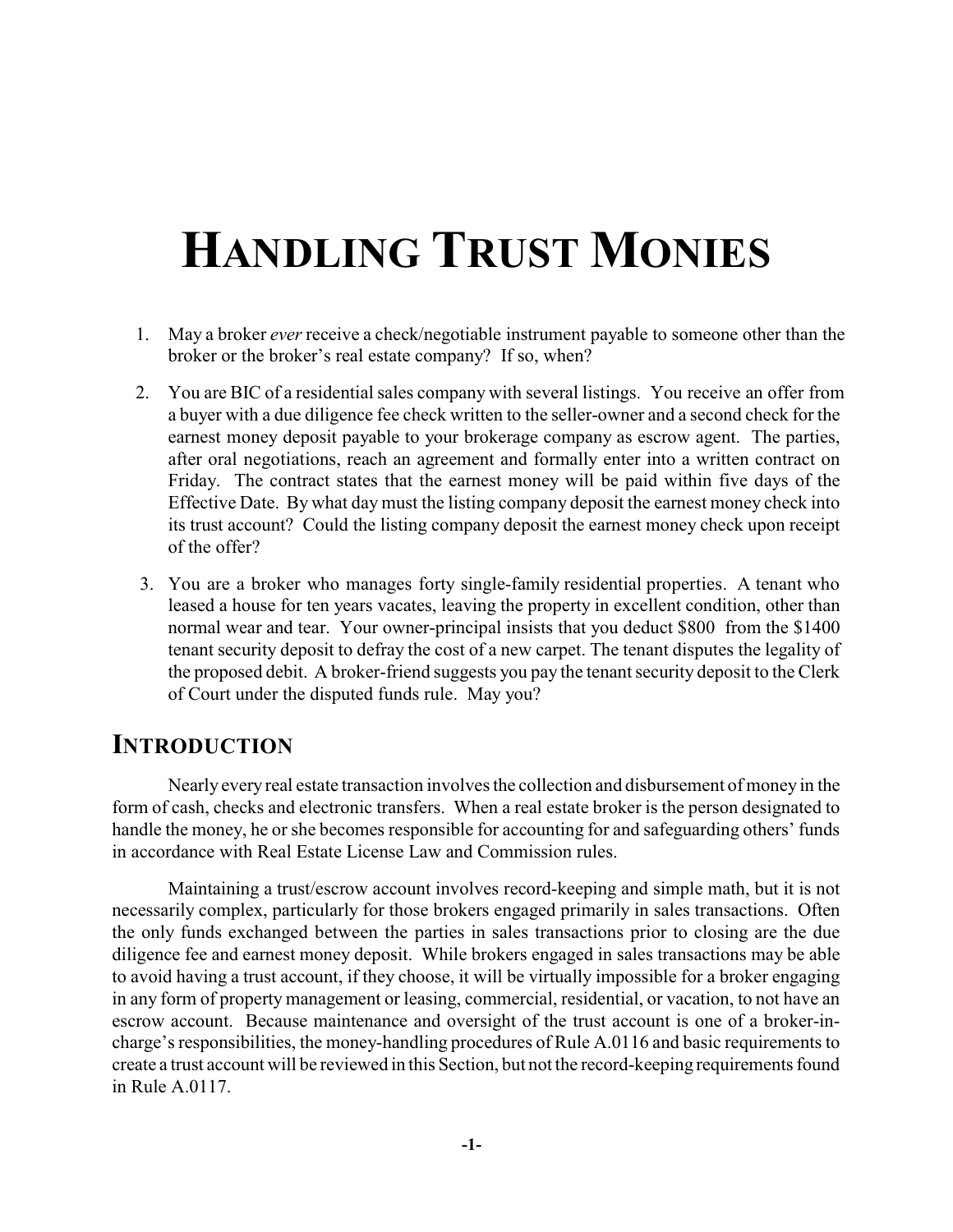As evidenced by any of the Commission's *Real Estate Bulletins*, trust account violations are one of the leading causes of disciplinary actions against brokers and BICs, even if the BIC wasn't the one embezzling the funds. For this reason, BICs should implement policies to ensure the handling of trust monies in accordance with the Commission's rules.

**Learning Objectives**: After completing this Section, you should be able to:

- define "trust money";
- ! explain how a trust account must be designated and why;
- describe the general rule for depositing trust monies;
- $\bullet$  describe options for handling disputed funds;
- $\bullet$  define "deficit spending".

# **REAL ESTATE LICENSE LAW**

**ALL** licensees may be subject to disciplinary proceedings for:

! "failing, within a reasonable time, to account for or to remit any monies coming into his or her possession which belong to others" [G.S. 93A-6(a)(7)]

OR

! "commingling the money or other property of his or her principals with his or her own or failure to maintain and deposit in a trust or escrow account in a bank as provided by subsection  $(g)$  of this section all money received by him or her as a real estate licensee acting in that capacity ... which relate to or concern that person or entity's interest or investment in real property "  $[G.S. 93A-6(a)(12)]$ .

**Commingling** of monies is the mixing of monies belonging to others with a broker's personal or business funds in one account. *Commingling is illegal.* A broker's trust account must be a separate, custodial, demand deposit account containing only monies belonging to others received by the broker when acting as an agent in a transaction. The account must not contain the broker's business or personal funds and any funds in the trust account that become the broker's monies, e.g., earnest money deposit applied to partial commission, accrued interest, management fees, must be transferred from the trust account to the broker's operating account within thirty days.

[*Caveat:* Rule A.0117(c)(4)(c) allows a broker to keep \$100 in company funds in the trust account to pay service fees and bank charges. If service charges exceed \$100 monthly, then "...the broker may deposit an amount each month sufficient to cover the service charges." *This is the only permissible commingling*.]

#### **BIC Responsible for the Trust Account**

While all licensees have accountability, *responsibility for ensuring the safekeeping of trust monies is expressly vested in the broker-in-charge*. The Broker-in-Charge rule [**Rule A.0110**] states in pertinent part:

*The broker-in-charge shall ... assume the responsibility at his or her office for: (4) the maintenance at such office of the trust or escrow account of the firm and the records pertaining thereto.*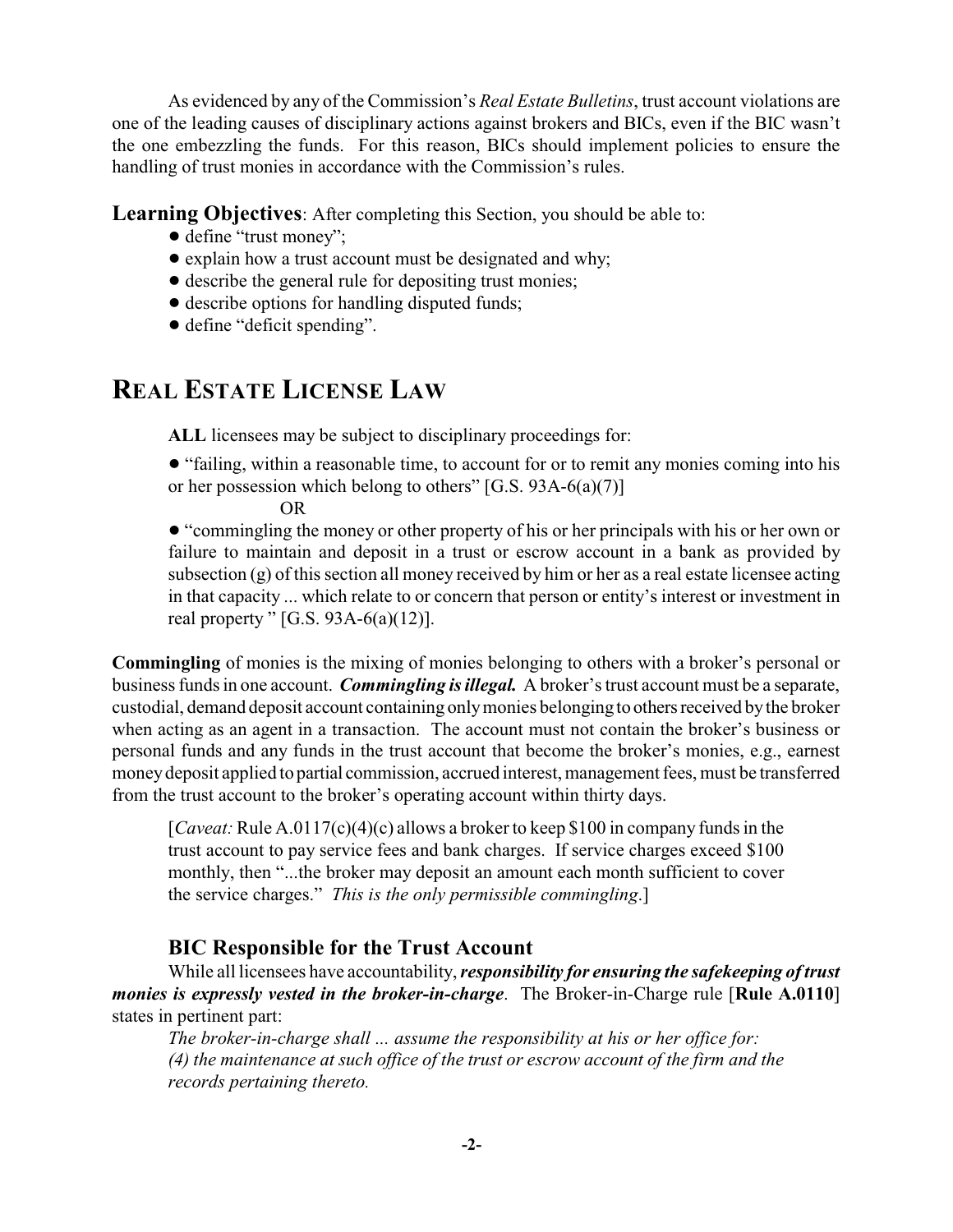# **BASIC DEFINITIONS AND REQUIREMENTS**

#### **What is "Trust Money"?**

1) ANY funds belonging to others

- 2) received by a real estate licensee
- 3) acting as an agent in a fiduciary capacity related to a real estate transaction.

#### **Examples of Trust Money include (but not limited to):**

- earnest money deposits tenant security deposits
- rent payments HOA dues
- final settlement funds advance rental deposits
- sales and use tax funds used to maintain owners' properties.

#### *Must* **a Company Maintain a Trust or Escrow Account?**

No, *if a company/sole proprietorship never holds monies belonging to others while acting as a licensee in a real estate transaction, then the company is not required to have a trust or escrow account*.

As noted at the outset, companies involved only in sales transactions may be able to avoid having an escrow account by requesting that any deposits be held by an attorney or title company; however, companies engaged in property management or vacation rentals must have at least one trust/escrow account. If a broker receives and holds monies belonging to others then s/he must have a trust account and it must be maintained in compliance with Rules A.0116, A.0117, and A.0118.

#### **If a Company Holds Trust Monies, How Many Accounts are Required?**

Only one account is required, **except** brokers who are managing owner association funds are required to have a *separate trust account for each association*. Monies belonging to one association may not be commingled with monies belonging to any other association nor with any other trust funds. [See Rule A.0118.]

A company/broker may choose to have as many escrow accounts as it wishes, but all must be maintained in compliance with Commission rules. Thus, a real estate company that engages in both sales and property management may have one escrow account for monies related to sales transactions, another escrow account for rent monies received, and a third escrow account for the tenant security deposits. All three accounts could be at the same bank, but each would have its own account number. Similarly, a company engaged in commercial property management may choose to have separate trust accounts for each office building or retail space it manages.

#### **What is a "Trust Account"?**

The Commission views the terms "trust account" and "escrow account" as synonymous. The two terms will be used interchangeably in this section. While the rules generally use the term "trust account," brokers may find it easier to open the account with a bank if you call it an "escrow" account.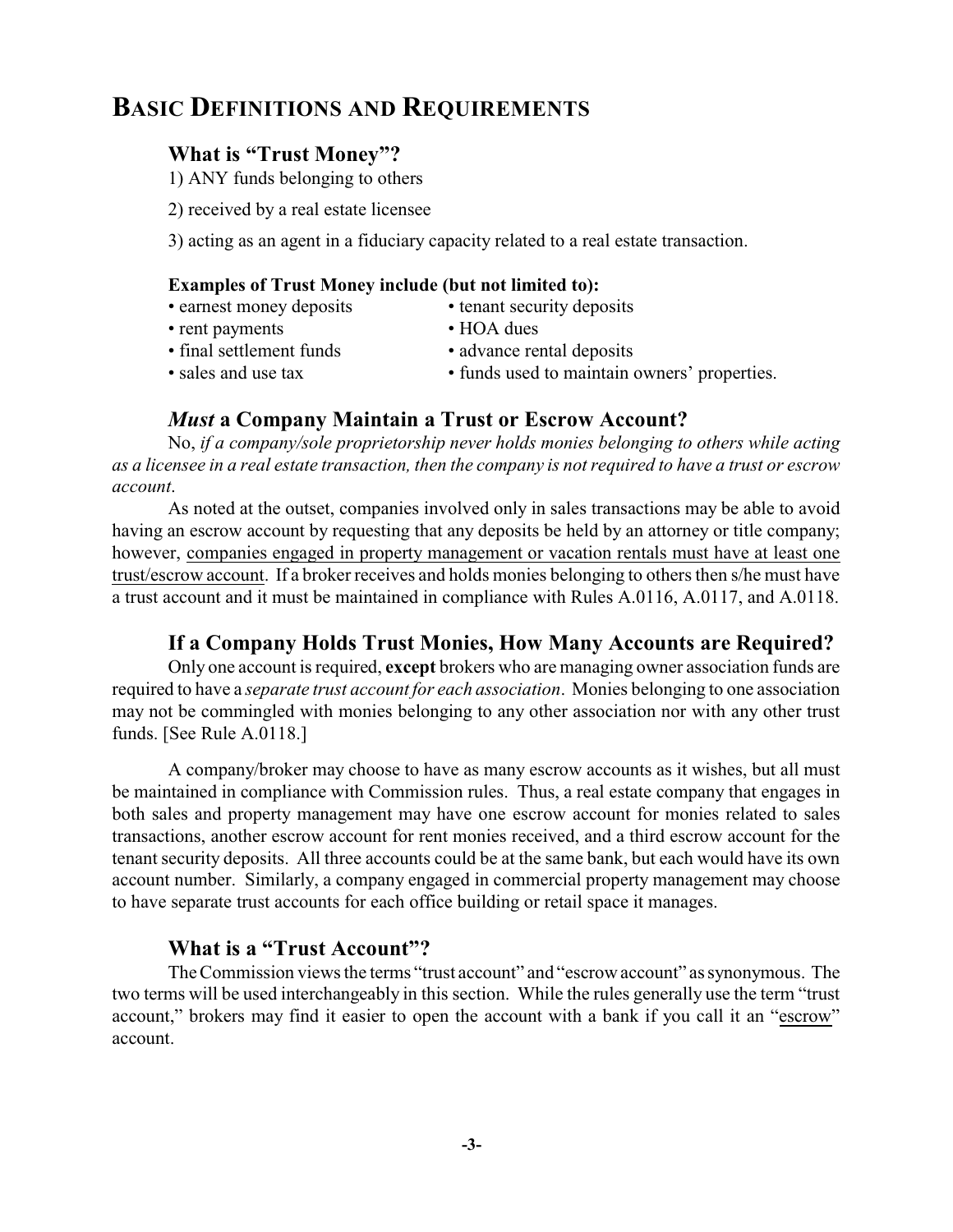The three primary features of a trust/escrow account are that it is:

- 1) **separate**, containing only monies belonging to others,
- 2) **custodial**, i.e., the account is in the name of the broker or real estate company (e.g., Jones Realty, Escrow Account) and *no one who has funds in the account has access to it*, and
- 3) **available on demand**, that is, the funds may be withdrawn at any time without prior notice.

# **RULE A.0116 - HANDLING OF TRUST MONEY**

### **Proper Account Designation**

The rule first requires that "... all monies received by a broker acting in his or her fiduciary capacity (hereinafter "trust money") shall be deposited in a trust or escrow account as defined in Rule .0117(b) of this Section..." Rule A.0117(b) requires that:

- 1) the account be a demand deposit account in a bank as defined by License Law and
- 2) the account be designated as a trust or escrow account with the words "trust account" or "escrow account" appearing on all bank statements, deposit tickets and checks.

The "escrow account" designation lets the world know that even though the account is in the name of the company or broker, the funds in the account don't belong to the company or broker. *So long as the broker properly designates the account as a "trust" or "escrow" account and keeps accurate records* that identify each owner of the funds and/or depositor (buyer, seller, lessor, lessee, etc.), the depositors are protected from the funds being "frozen" or attached if the broker becomes insolvent, incapacitated, dies, has tax liens, or becomes involved in a lawsuit.

#### **Insured Deposits**

Proper account designation also ensures that all deposits in the account are fully insured by either the Federal Deposit Insurance Corporation (FDIC) or the National Credit Union Administration (NCUA - the federal agency that supervises *federal* credit unions) up to \$250,000 per individual for whom funds are held. Although the account is in the broker or company's name, the FDIC/NCUA will know by the trust or escrow designation that the monies in the account don't belong to the account holder and thus all funds will be fully insured, subject to the \$250,000 individual cap. For example, a broker's trust account may contain \$500,000.00 total, but *all funds are fully insured so long as no one individual's interest in the account exceeds \$250,000.00*.

#### **What Is an Acceptable "Bank"?**

Since January 1, 2012, License Law [G.S.93A-6(g)] has defined a "*bank*" as:

- 1) a federally insured depository institution
- 2) lawfully doing business in North Carolina,
- 3) that will make the broker's account records available to the Commission upon request.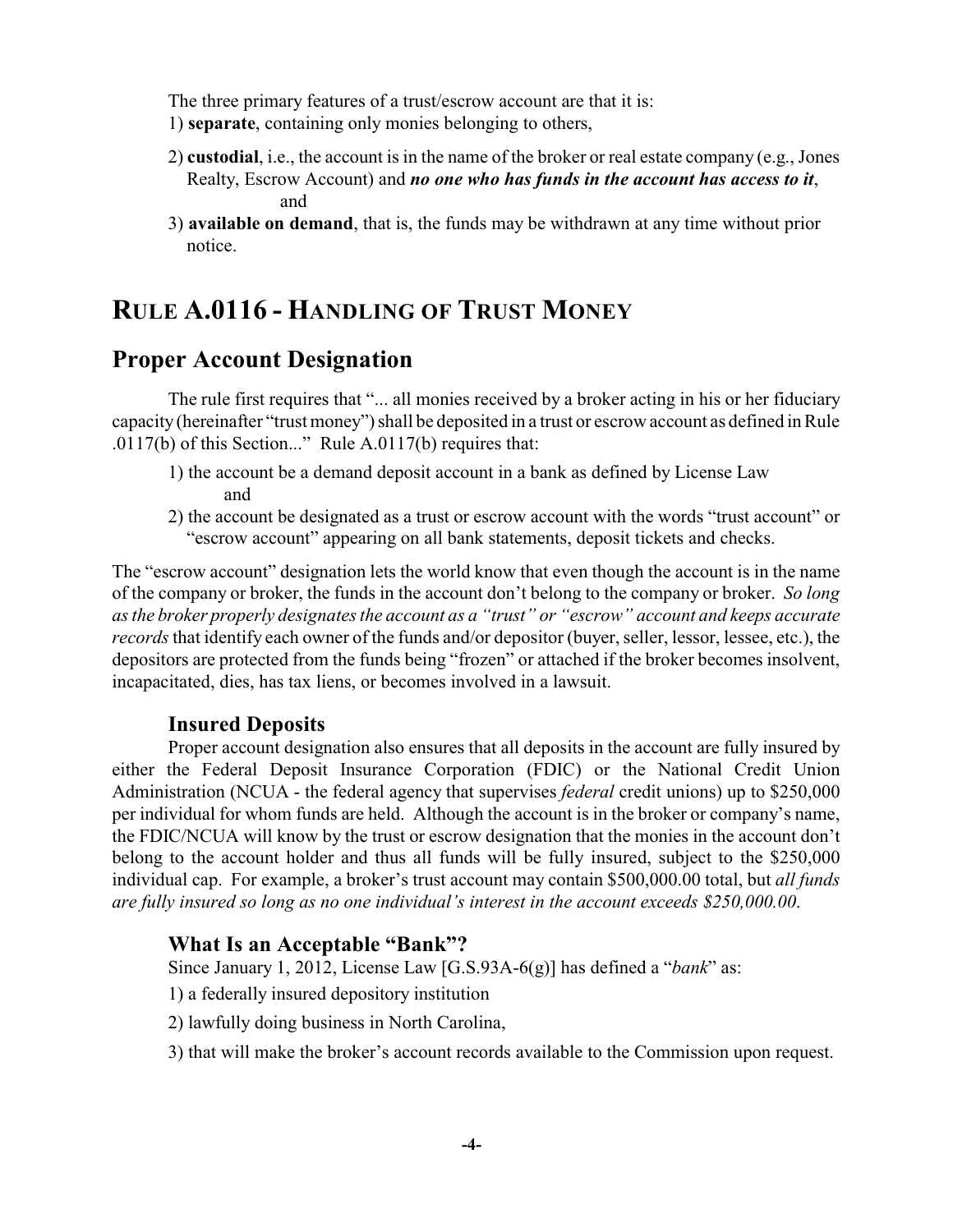License Law no longer requires brokers to open their brokerage trust accounts "in an insured bank or savings and loan *in North Carolina*;" rather, the federally insured depository institution must be authorized to do business in North Carolina and agree to make its records available to the Commission upon request.

**HOWEVER**, brokers managing properties physically located in North Carolina that are used for *residential leasing*, whether long-term or vacation rentals, must still open at least one trust account in an insured bank or savings and loan in North Carolina to comply with North Carolina

- 1) *residential landlord-tenant law* requiring residential tenant security deposits and
- 2) *vacation rental laws* requiring *all* monies paid in advance

*to be deposited into a trust or escrow account in an insured bank or savings and loan* **in North Carolina.** Thus, a non-resident broker managing residential property for others in North Carolina, could deposit rents from long-term rentals into his properly designated brokerage trust account opened in an insured bank in his home state authorized to do business in NC, but would need to open a brokerage escrow account in an insured bank or savings and loan *in North Carolina* for both the residential tenant security deposits and all advance funds received for the vacation rentals. There are no corollary state laws governing commercial tenancies, so brokers managing commercial property must only comply with License Law and Commission rules.

# **When MUST Trust Monies be Deposited in the Trust Account?**

When does the clock start to tick for the deposit of trust monies? The opening paragraph of Rule A.0116 requires that monies belonging to others be deposited into a trust account "...no later than *three banking days following the broker's receipt* of such monies ..." *except* as provided in subparagraph (b). The Rule A.0116(b) exceptions are:

- ! All monies received by provisional brokers must be delivered upon receipt to his/her BIC.
- All monies received by a non-resident commercial broker must be delivered to the North Carolina affiliated/supervising broker for deposit in the resident broker's trust account.

! Checks/negotiable instruments for earnest money and tenant security deposits payable to the broker/company may be held and safeguarded by a broker during contract/lease negotiations, but must be deposited in a trust account not later than three banking days following acceptance of the offer to purchase or lease agreement. If the deposit is tendered in cash, then it must be deposited no later than three banking days *following receipt*, even if no contract has been signed.

#### *May a broker ever accept a check/negotiable instrument payable to someone other than the broker/company?*

Generally, NO. There are only two instances when the rule permits a broker to accept a check for delivery to a payee *other than* the broker/company. As discussed in the revised rules section (Sec. 3), the two exceptions found in Rule A.0116(b)(4), are: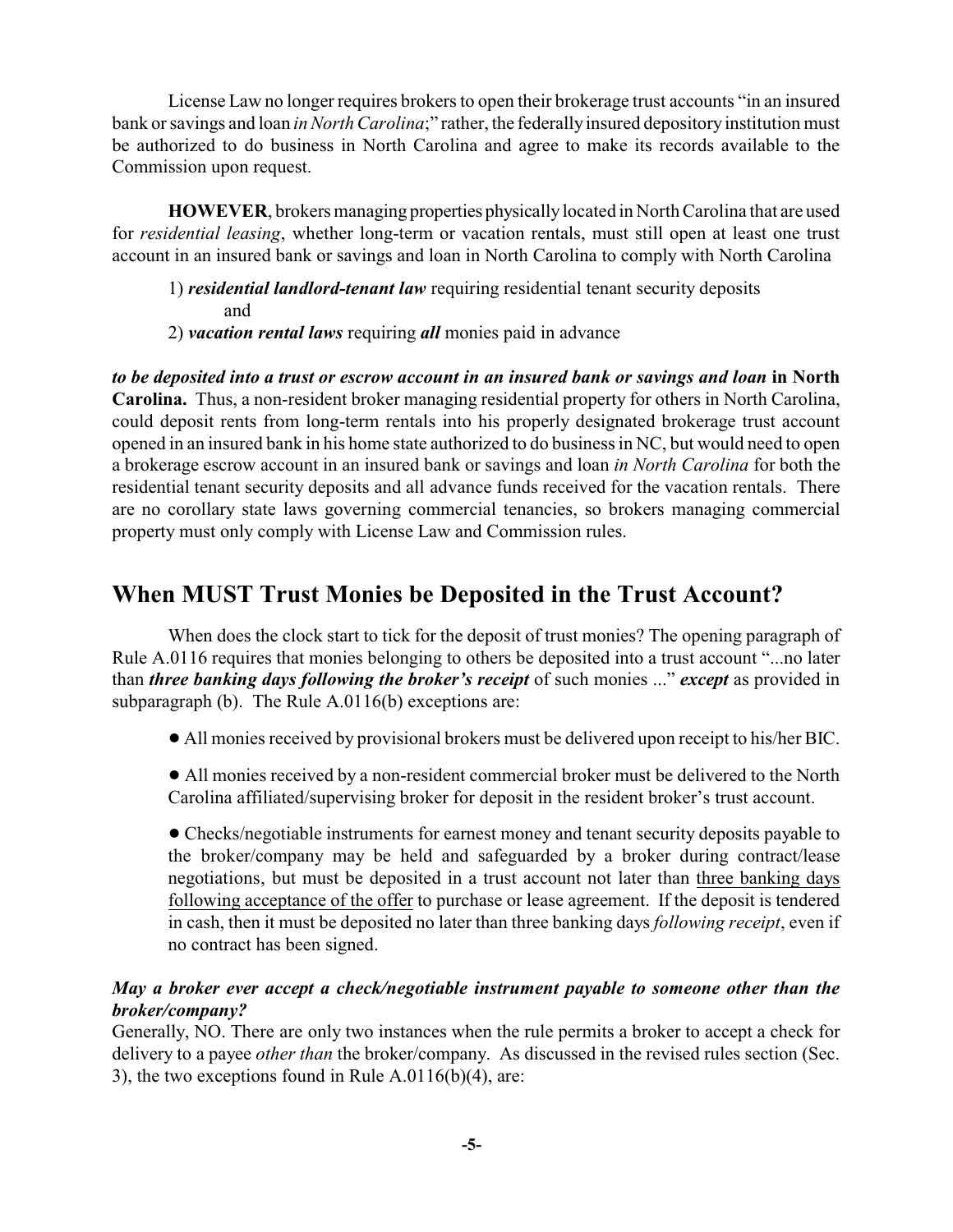- 1) a check payable to an owner for a due diligence fee or option fee, or
- 2) a check payable to a third party escrow agent in a sales transaction.

Prior to July 1, 2015, the only check payable to someone other than the broker that a broker could accept was a check to an owner for a due diligence fee or option fee. A broker may now hold and safeguard both due diligence fee checks and checks to third party escrow agents during negotiations, but shall not retain the check/instrument for more than three business days after acceptance of the option or sales contract. The rule further dictates what a broker must do with these checks so long as they are in the broker's possession, namely:

... While the instrument is in the custody of the broker, the broker shall, according to the instructions of the buyer, either deliver it to the named payee or return it to the buyer....

The extension of the due diligence fee procedure to earnest money deposit checks payable to third party escrow agents was discussed at length in Section 3. Brokers are referred to that discussion on pages 47-49.

#### **General Rules**

1. Don't accept checks payable to someone other than the broker/company *unless* it's a check: A) payable to an owner for a due diligence fee or option fee

or

B) payable to a third party escrow agent in a sales transaction.

With either exception, the broker may hold and safeguard the checks for delivery to the respective payees as directed by the buyer within three business days of contract formation.

2. Deposit all monies belonging to others into a brokerage trust account no later than three banking days of receipt, *except* non-cash tenant security deposits and earnest money deposits, which may be held and safeguarded pending contract formation, but must be deposited within three banking days of contract formation.

*Example 1:* One of your agents prepares an offer on behalf of a buyer-client who writes one check for the due diligence fee to the owner and a second check to the listing company for the earnest money deposit. Can your buyer-agent receive and hold these checks or must they be delivered to the listing company? What if the buyer gives your agent \$1500 cash to hold for the earnest money deposit — may your agent accept it?

*May the buyer agent accept and hold the two checks payable to the owner and listing company?*

Yes, but the broker must safeguard those checks for delivery to the named payees upon contract formation. If the buyer demands their return while still in the buyer agent's possession, the broker must return the checks to the buyer.

#### *May the broker accept a \$1500 cash earnest money deposit?*

No, unless the company has a trust account. If the buyer uses the \$1500 cash to obtain a money order payable to the listing company, then the buyer agent may hold and safeguard the money order (i.e., negotiable instrument) pending contract formation.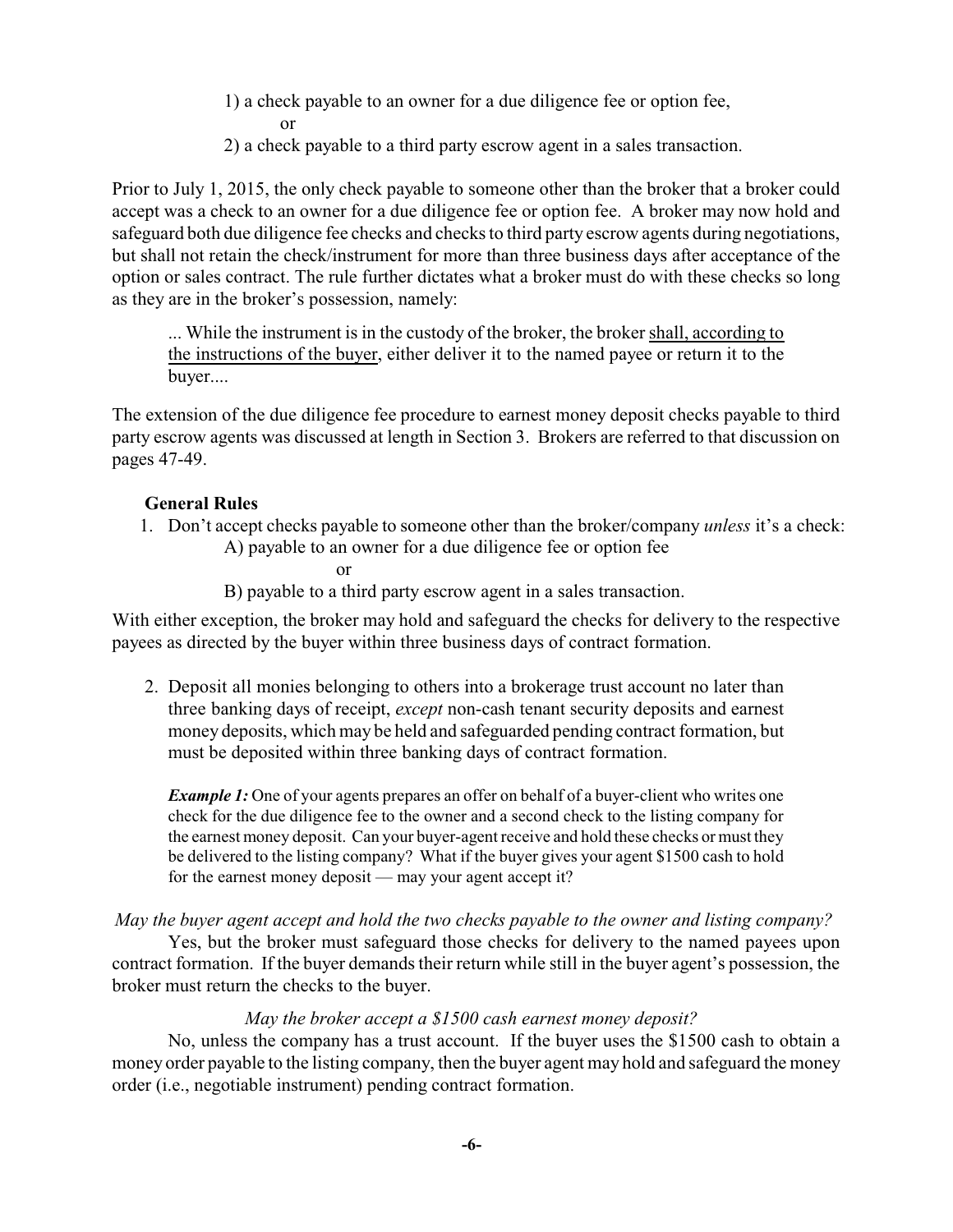*Example 2:* You are BIC of a residential sales company with several listings. You receive an offer from a buyer with a due diligence fee check written to the seller-owner and a second check for the earnest money deposit payable to your brokerage company as escrow agent. The parties, after oral negotiations, reach an agreement and formally enter into a written contract on Friday. The contract states that the earnest money will be paid within five days of the Effective Date.

#### *Could the listing company deposit the earnest money check upon receipt of the offer?*

Absolutely; unless specifically instructed by the buyer or buyer agent not to deposit the earnest money check, the listing firm may deposit the check immediately. The rule permits the listing company/payee to hold the check, but it doesn't require it to wait until contract formation to deposit the earnest money check.

#### *By what day must the listing company deposit the earnest money check into its trust account?*

Assuming the listing company didn't deposit the earnest money check upon receipt, then its three banking day clock starts to tick upon contract formation. Thus, the listing company must deposit the check into its trust account no later than Wednesday of the following week, assuming no bank holiday on Monday or Tuesday.

The fact that the contract permitted the earnest money deposit to be paid within five days of contract formation doesn't alter the broker's deposit clock *because the check already is in the broker/escrow agent's possession at the time of contract formation*. Assume that the buyer doesn't write the earnest money check until the following Wednesday and delivers it to his buyer agent who delivers it to the listing company's office on Thursday. Has the buyer timely performed? By what day must the listing company deposit the earnest money into its trust account?

#### **When to Disburse Monies from the Trust Account**

Under Rule A.0116(e), a broker holding an earnest money deposit in its trust account may only *transfer it to the settlement agent no more than ten (10) days prior to settlement*. The broker is prohibited from disbursing the earnest money deposit prior to settlement for any purpose other than transfer to the settlement agent without the parties' written consent.

#### **How to Handle Disputed Funds**

What should a broker do if the parties disagree about who is entitled to the earnest money? May the broker use his own judgment and release the deposit to the party the broker believes is entitled to it? No.

Historically, a broker only had two options in the event of a dispute regarding the disposition of monies in the broker's trust account. The rule required the broker to hold the money in his or her trust account until:

1. the parties reached an agreement in writing,

or

2. a court of competent jurisdiction ordered the broker to release the money.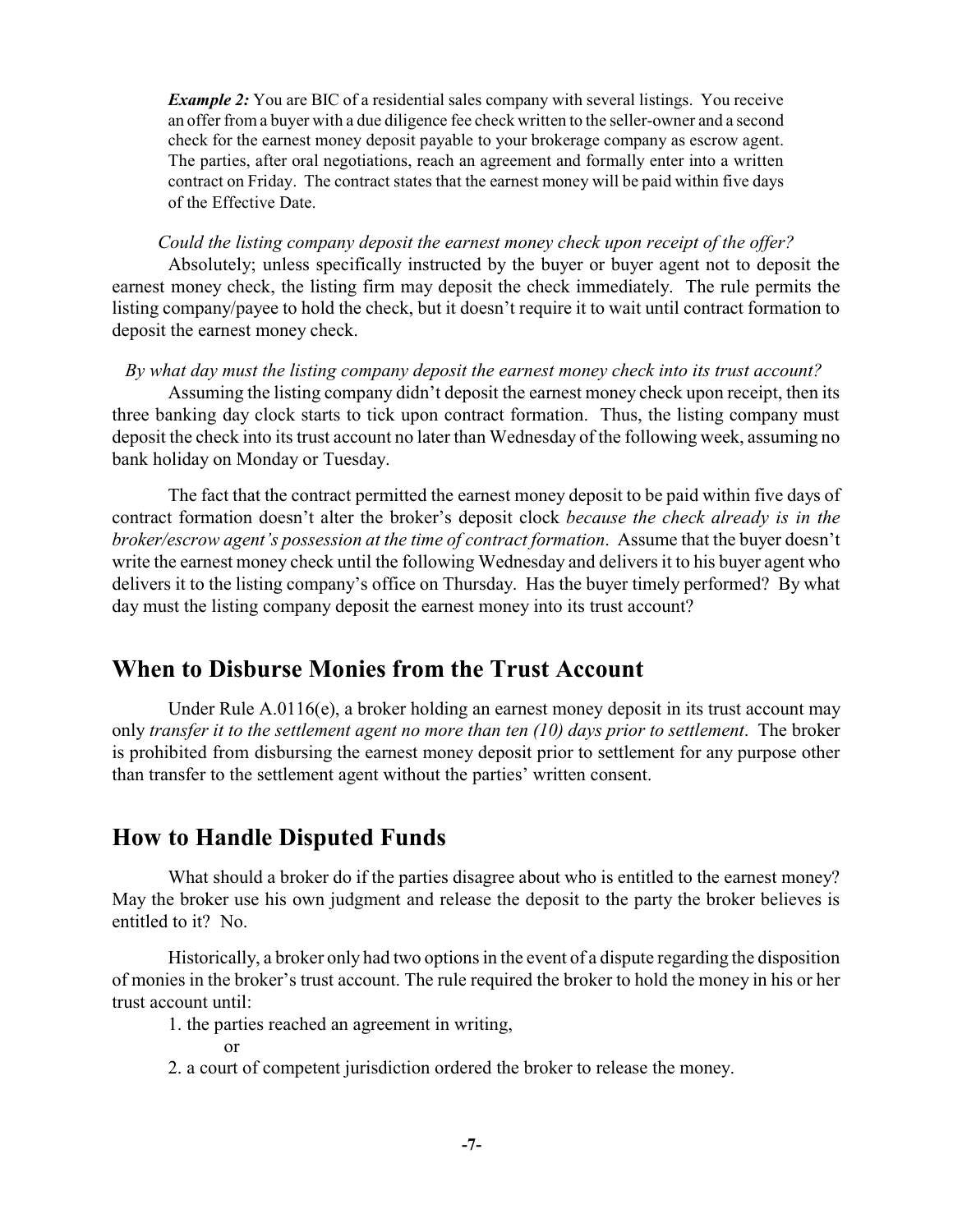Since 2005, the rule also acknowledges that, after giving the parties proper notice, "..Alternatively, the broker may deposit the disputed monies with the appropriate Clerk of Superior Court in accordance with the provisions of G.S. 93A-12...."

The statute, printed at the end of this Section, became effective October 1, 2005. Briefly, it allows a broker to pay disputed funds *other than disputed residential tenant security deposits* to the Clerk of Superior Court of the county where the property is located after notifying the parties in writing at least ninety days in advance that:

- the broker intends to disburse the disputed funds to the Clerk of Court 90 days later unless the parties agree in writing how to disburse the funds;
- after the broker pays the funds to the Clerk of Court, the parties will have one year within which to initiate an action with the Clerk to determine entitlement to the funds; and
- ! if neither party initiates a legal proceeding within the one year period, the Clerk of Court will escheat the funds to the State Treasurer.

The 90 day notice letter must be either personally delivered to each party or mailed first class mail to each party. No other form of delivery is permitted under the statute.

Rule A.0116(d) also acknowledges that a party may "abandon" the dispute. It reads in part: ...If it appears that one of the parties has abandoned his or her claim to the funds, the broker may disburse the money to the other claimant according to the written agreement. Before doing so, however, the broker must first make a reasonable effort to notify the absent party and provide that party with an opportunity to renew his or her claim to the funds.

The "... according to the written agreement..." mentioned in the rule refers to the parties' contract. Thus, in a residential sale transaction where the buyer timely delivers notice of termination, the standard NCAR/NCBA Offer to Purchase and Contract form provides that the buyer should receive the earnest money deposit.

#### **What if the Parties Refuse to sign a Release Form?**

Understand that *the rule only requires the parties' signatures in the event of a dispute*! If there is no dispute regarding the release of monies, then while it may be wise for the broker to obtain the parties' signatures, if either or both parties are unwilling to sign a release form, the broker may release the money in accordance with the terms of the contract and should document that he or she verified there was no dispute.

If a buyer disappears after entering into a contract and all efforts to communicate with the buyer fail, and the seller wishes to terminate the contract, the broker holding the earnest money should send a letter to the buyer's last known address informing the buyer that the earnest money will be released to the seller if the buyer does not dispute the release by a specified deadline. Then, if the buyer doesn't respond by the deadline stated in the letter, the broker may disburse the earnest money to the seller. If the buyer asserts a claim to the money prior to disbursement, then the broker must treat it as a disputed deposit.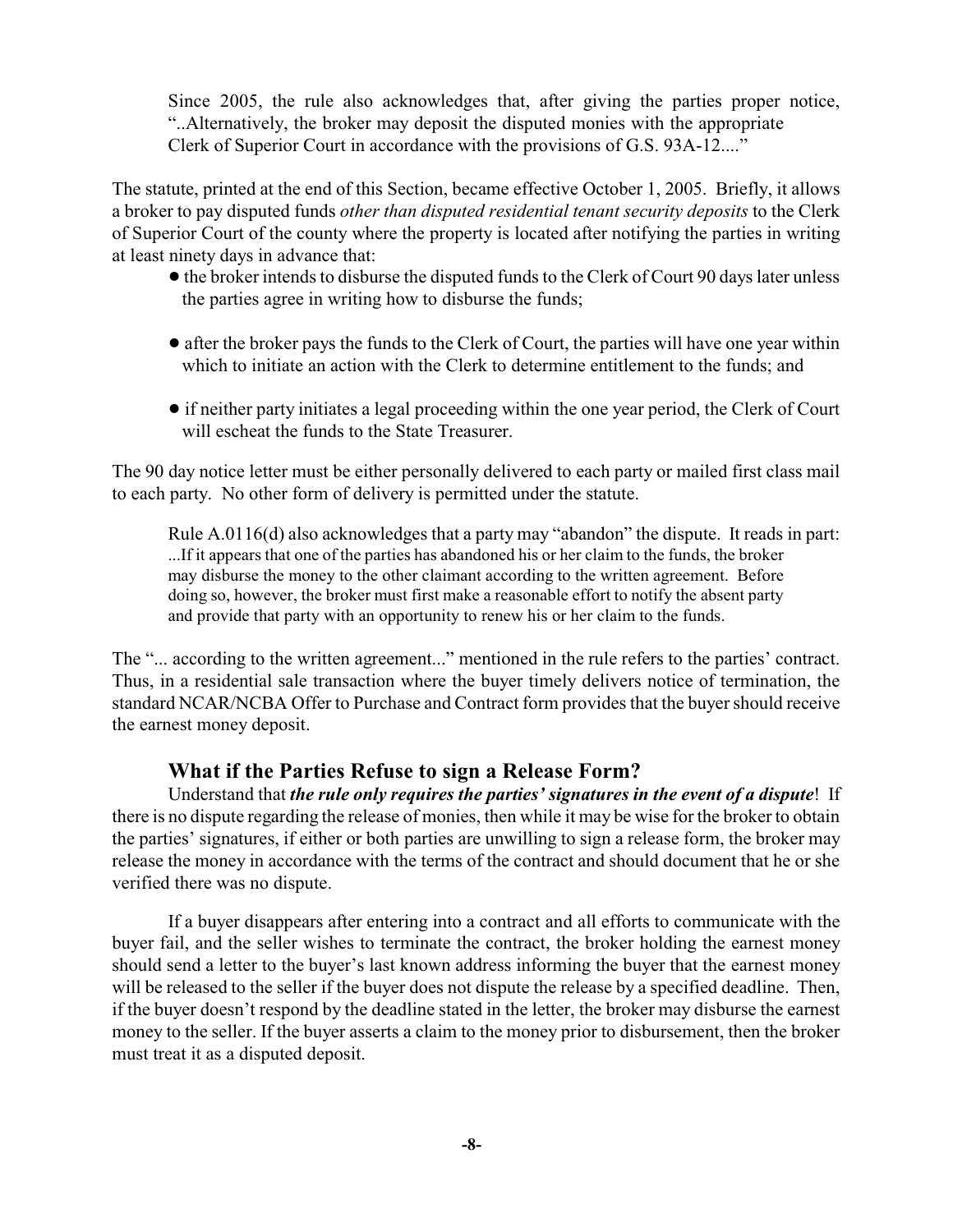#### **What about Disputed Residential or Commercial Tenant Security Deposits?**

*Does the disputed funds rule and procedure apply to residential tenant security deposits?* NO. State law requires residential landlords to provide at least an interim accounting and disburse residential tenant security deposits within 30 days after the termination of the tenancy (45 days in vacation rentals). Rules can't contradict state law. Thus, residential tenant security deposits are not subject to the requirement to keep disputed funds in a brokerage trust account until the dispute is resolved or abandoned because state law requires an accounting and disbursement to the tenant or landlord, as appropriate, within 30 days of the termination of the tenancy (45 days in vacation rentals).

*Does the disputed funds rule and procedure apply to commercial tenant security deposits?* YES! Remember, state laws only address *residential tenant security deposits*. There are no state laws governing *commercial* tenant security deposits; rather, the disposition of those deposits depends on the lease terms. *In the event of a dispute between a commercial lessor and tenant, a broker holding the tenant security deposit would be required to hold the tenant security deposit in his/her trust account pending resolution of the dispute or the broker utilizes the G.S. 93A-12/Clerk of Court procedure*. That procedure is available to commercial brokers over disputed commercial tenant security deposits, but is *not* available to brokers managing residential rental property.

*What should a broker do if a landlord and residential tenant dispute the allocation of a tenant security deposit?* The broker should follow the lawful instructions of the landlord. The tenant would then need to pursue the matter in small claims court.

In the third opening scenario where the owner wants his property manager to deduct \$800 from the ten-year tenant's security deposit to help pay for new carpet, what should the broker do? Does the owner's instruction comply with State law? No. The broker should inform the owner that state law doesn't allow deductions for normal wear and tear, but only for damage caused by the tenant and where there is none, the tenant is entitled to a refund of the entire deposit.

# **ADDITIONAL RULE A.0116 CONSIDERATIONS**

#### **Interest-Bearing Trust Accounts**

Brokers may have interest-bearing trust accounts where the interest belongs to the broker, *so long as* they comply with the requirements in **Rule A.0116(c)** namely:

- 1. the broker first obtains *written authorization* from the persons for whom he holds the funds to deposit the funds into an interest-bearing account;
- 2. the authorization must clearly specify *how and to whom the interest will be disbursed*; and

3. the written authorization must be printed in a manner that will draw attention to the authorization and distinguish it from other provisions of the instrument (for example, *italics*, **boldface type**, underlining, a blank to be filled in with the name of the party to whom the interest will be paid, or some similar means).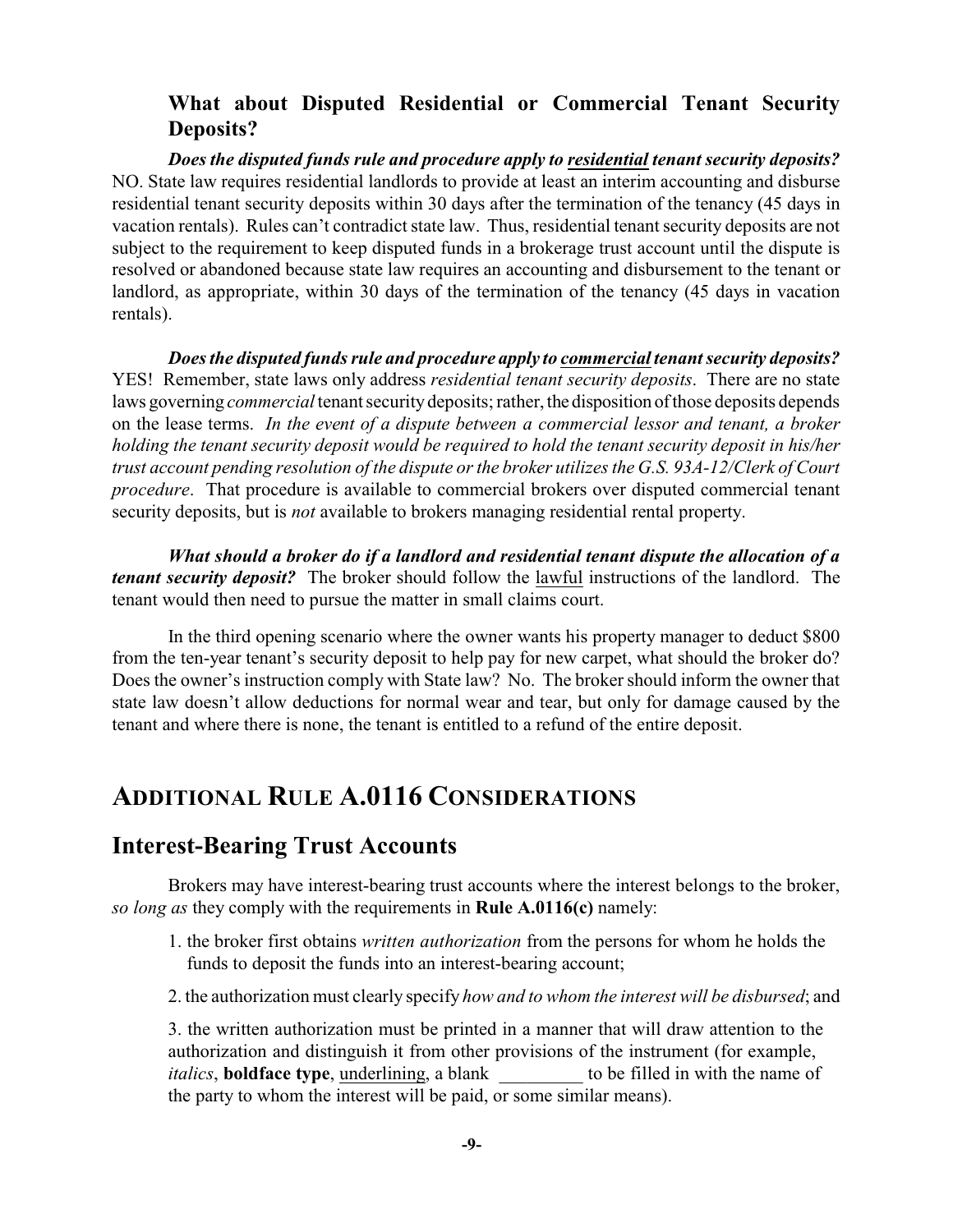Brokers earning interest on their brokerage trust accounts must transfer the accumulated interest from their trust account to their operating account each month upon receipt of the bank statement indicating the amount of interest credited to avoid commingling monies that belong to the broker with monies belonging to others.

As mentioned at the outset, License Law expressly prohibits **commingling** monies, that is: mixing monies belonging to others (i.e., trust funds) with a broker's personal or business funds in one account. This is illegal.

# **Brokers Managing Their own Properties**

A broker who sells or manages his or her own properties generally is not permitted to deposit earnest money or rents or tenant security deposits into the company's brokerage trust account. Typically, the broker must open a separate trust account for security deposits and earnest monies collected in connection with the leasing or sale of properties in which the broker has an ownership interest.

*Example:* Betty Broker owns four residential rental properties in her individual name. She engages in residential sales and property management under her company, Sunshine Properties LLC, that has a firm license and of which she is the only member/manager.

1. Must Betty keep the tenant security deposits from her 4 tenants in a trust account?

Yes, unless she posts a bond, because all owners of residential property in NC must deposit tenant security deposits in a trust or escrow account in an insured bank or savings and loan in North Carolina or post a bond.

2. May she put the tenant security deposits from her tenants into her brokerage property management trust account?

No, she can't deposit rents or security deposits into any brokerage trust account that contains monies belonging to others.

3. What are Betty's options?

She may...

A) open an escrow account in her individual name for her tenant security deposits, or

B) enter into a property management agreement between herself and Sunshine Properties to at least hold the tenant security deposits, but Sunshine would be required to open a separate trust account for the deposit of any rents or security deposits from Betty's properties.

or

(c) ask an attorney or broker friend if they will hold her tenant security deposits in their trust account if it is in an insured bank or savings and loan in North Carolina.

**Bottom Line:** There must be a complete separation between the owner of the property and the holder of the escrow account. This generally means that *either* the account holder or the property owner is a corporation and the other player is a person or entity other than the corporation. When in doubt, hold funds in which you have an interest in a separate escrow account from your brokerage escrow account.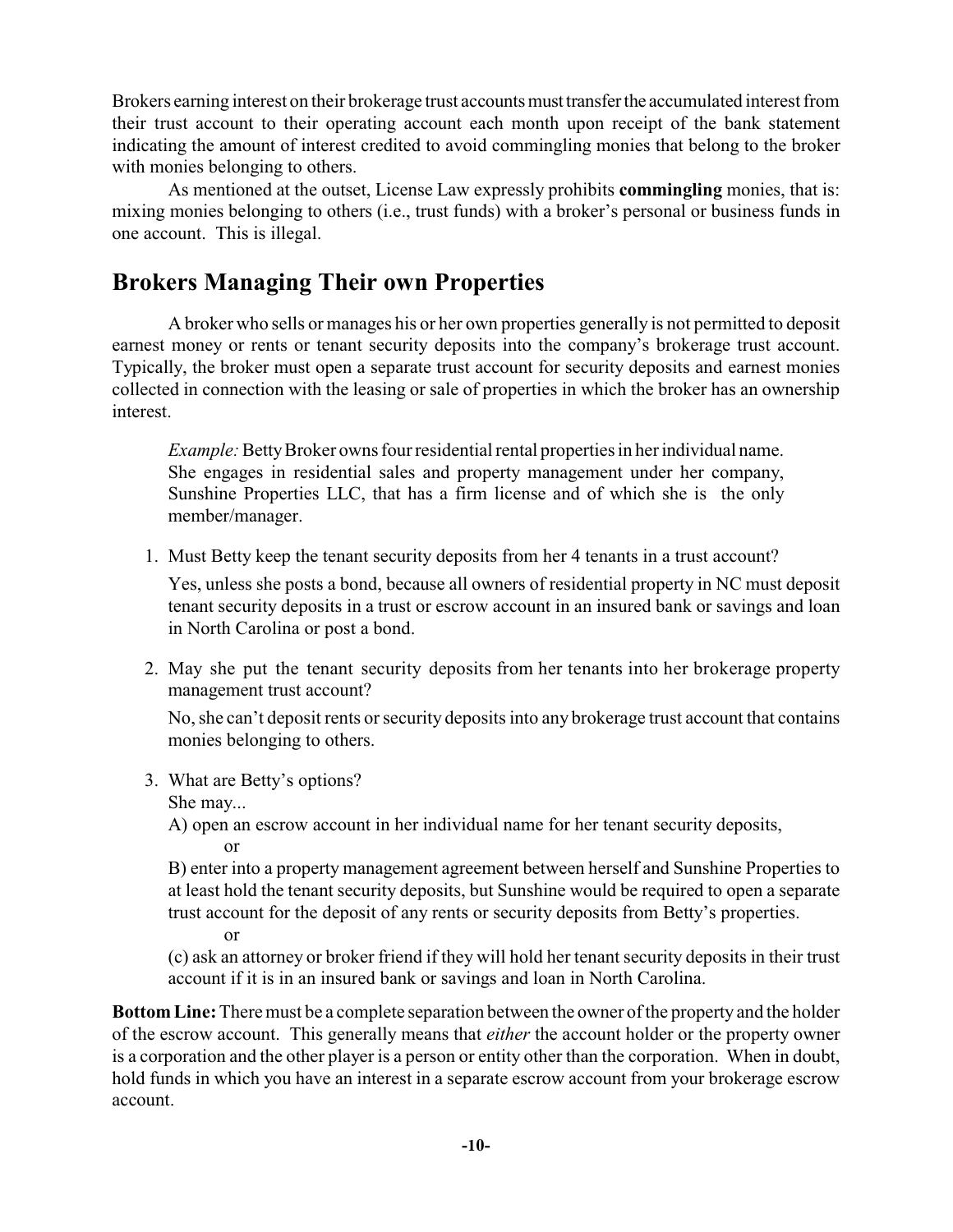# **Deficit Spending**

A broker may never disburse from his trust account more monies than he or she is holding for a client. This is referred to as deficit spending. A broker who deficit spends uses funds belonging to others to pay someone else's expenses. It may be more likely to occur in property management, than in sales transactions.

*Example:* If an owner's property needs a repair that will cost \$1,500 and the monthly rent proceeds for the property are \$1,000, then the broker should direct the landlord to send the broker \$500 for deposit into the broker's trust account. Once the owner's funds have cleared, the broker could then issue a check to the repair company for \$1,500. Alternatively, the broker could pay \$1,000 towards the bill immediately, and pay the balance of \$500 when the next month's rent is paid, if acceptable to the vendor.

# **Don't Steal**

The final paragraph of Rule A.0116 imposes an affirmative obligation on *all licensees* to safeguard and protect the monies and property of others coming into the broker's possession. Brokers are expressly prohibited from:

- converting the money or property of others to his or her own use,
- ! applying such money or property to a purpose other than that it was intended for, or
- ! permitting or assisting any other person in the conversion or misapplication of such money or property.

# **Summary**

One of the primary functions of the Real Estate License Law is to protect consumers by protecting their monies. Brokers who handle monies belonging to others are in a position of trust and must act with a high level of honesty and integrity at all times. The Real Estate Commission is dedicated to educating brokers regarding their duties and enforcing the rules pertaining to trust monies.

If a broker has created a clear audit trail, it will make it easier to find and correct mistakes and to detect fraud. It also demonstrates to the Commission that the broker has tried to comply with the Commission trust account rules. The Commission is usually more lenient with brokers who make an "honest mistake" while trying to comply with the Commission's rules than with brokers who disregard the Commission's rules. The Commission also tends to be more lenient with brokers who report embezzlement within their firms than if we discover the theft through an investigation or spot audit.

#### *Remember, the truth always has a way of coming out. It's usually just a matter of time.*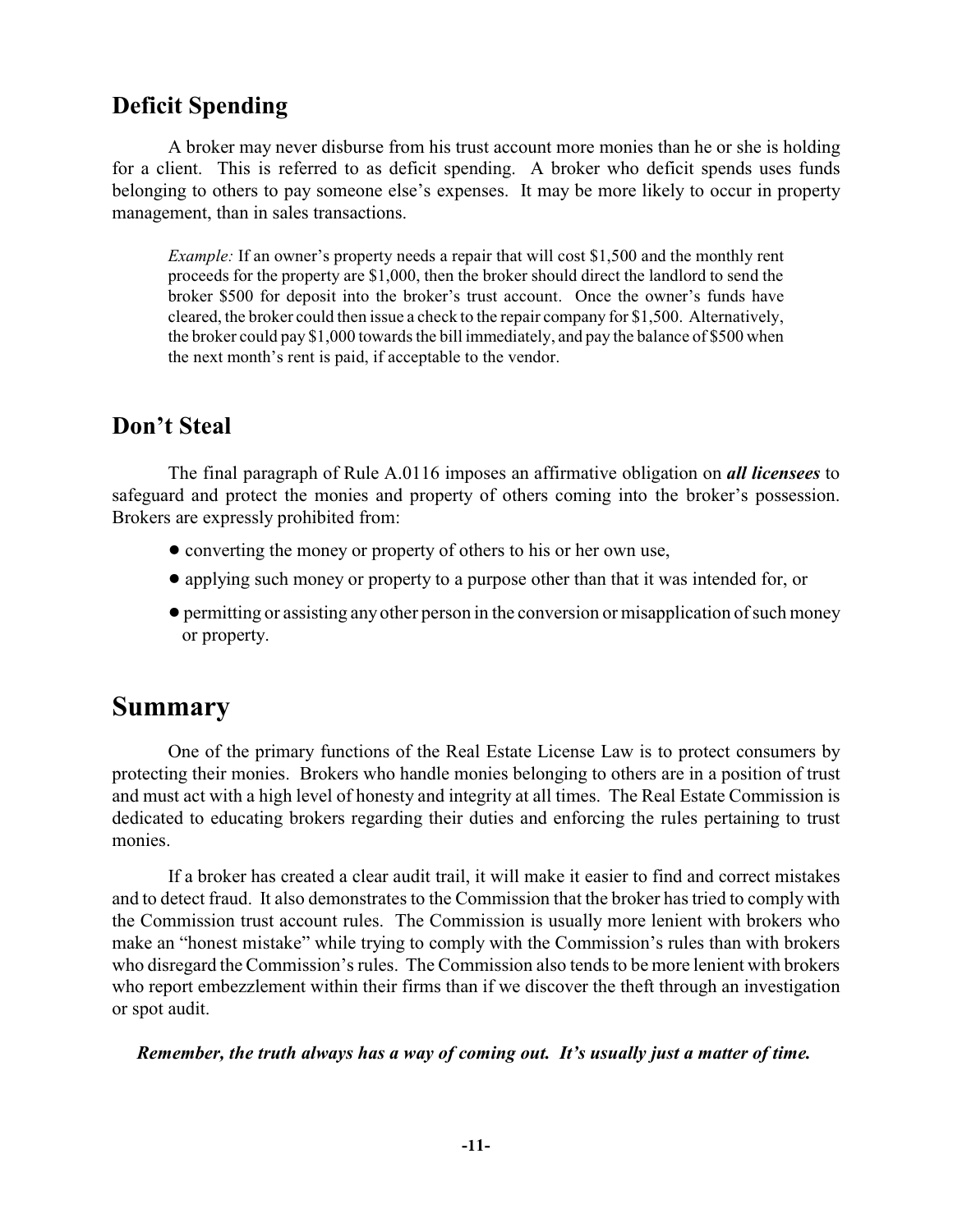#### **Checklist for Recording Requirements in Sales Transactions**

BICs and their trust account bookkeepers should find this checklist useful to guide them in properly recording entries in the trust account books and records for **sales transactions**. To use the checklist, read down the columns.

For example, *deposit tickets* must identify the date, amount, remitter, parties involved, purpose of the funds deposited, property address and a total of the bank deposit. Bank deposits recorded on a *property ledger* must identify the date and amount of the funds deposited, the remitter, the purpose of the funds deposited and a running balance of the property ledger. A sales transaction property ledger must also identify the buyer, seller and property address.

# *CHECKLIST FOR RECORDING SALES TRANSACTIONS IN TRUST ACCOUNT RECORDS*

|                | Deposit      |              | <b>Property Ledgers</b> |               | Journal      |               | Trial          |
|----------------|--------------|--------------|-------------------------|---------------|--------------|---------------|----------------|
|                | Tickets*     | $Checks**$   | Deposits                | Disbursements | Deposits     | Disbursements | <b>Balance</b> |
| Date           | $\checkmark$ | $\checkmark$ | ✓                       | ✓             | $\checkmark$ | ✓             | $\checkmark$   |
| Amount         | ✓            | $\checkmark$ |                         |               | ✓            |               |                |
| Check #        |              | $\checkmark$ |                         |               |              | ✓             |                |
| Remitter       | ✓            |              | ✓                       |               |              |               |                |
| Purpose        | ✓            | $\checkmark$ |                         | ✓             |              | $\checkmark$  |                |
| Payee          |              | $\checkmark$ |                         | ✓             |              | ✓             |                |
| Reference      |              |              |                         |               |              |               |                |
| to Deposit     |              |              |                         |               |              |               |                |
| Ticket         |              |              |                         |               |              |               |                |
| Running        |              |              | ✓                       |               |              | ✓             |                |
| <b>Balance</b> |              |              |                         |               |              |               |                |
| Buyer          | ✓            |              | ✓                       |               |              |               |                |
| Seller         | ✓            |              |                         |               |              |               |                |
| Property       | ✓            | ✓            | ✓                       |               |              |               |                |
| <b>Address</b> |              |              |                         |               |              |               |                |
| Total          |              |              |                         |               |              |               |                |
|                |              |              |                         |               |              |               |                |
|                |              |              |                         |               |              |               |                |

  \*or Supplemental deposit worksheets

\*\*or Supplemental disbursements worksheets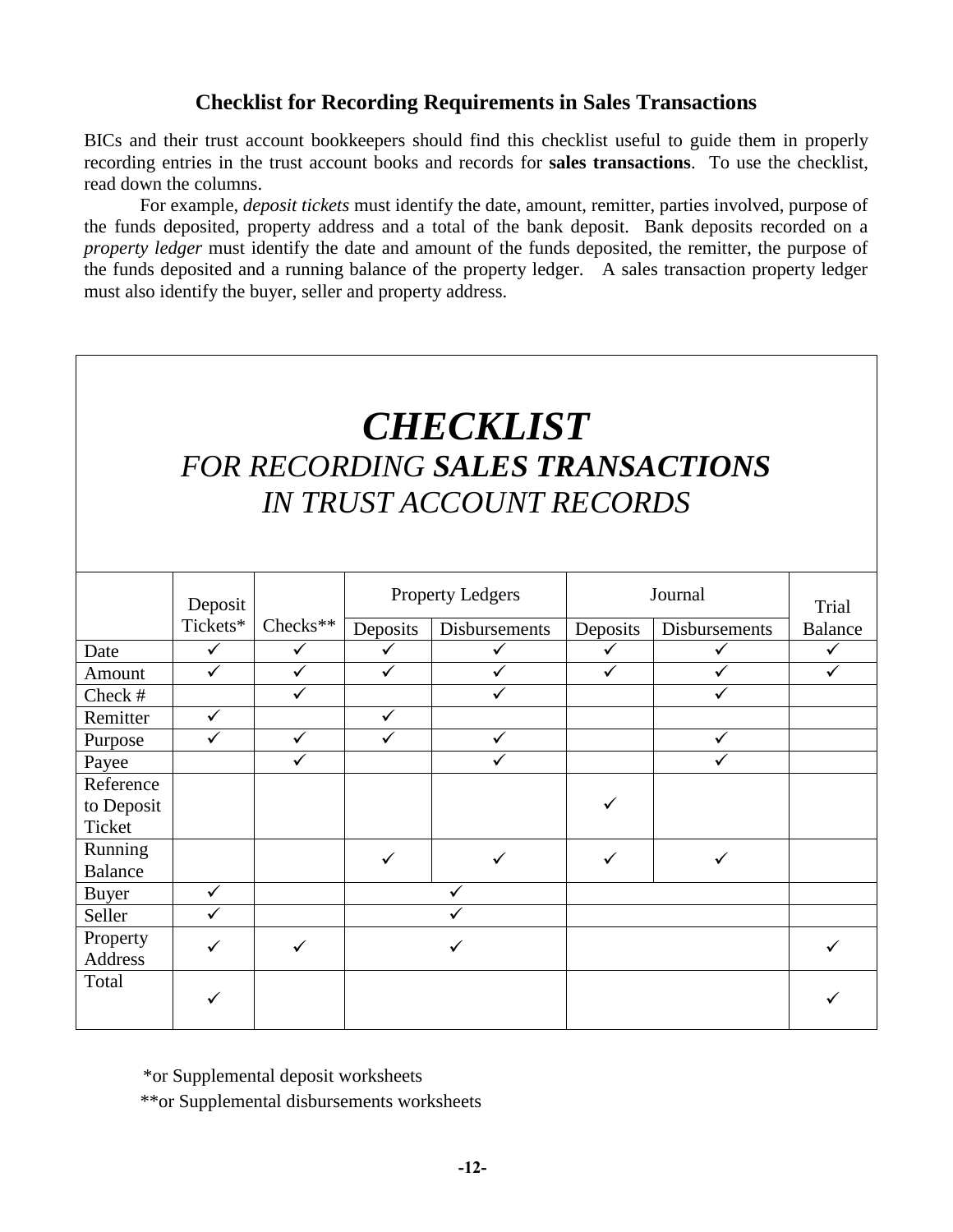#### **Checklist for Recording Requirements in Lease Transactions**

BICs and their trust account bookkeepers should find this checklist useful to guide them in properly recording entries in the trust account books and records for **lease transactions**. To use the checklist, read down the columns.

For example, a *deposit ticket* must identify the date, amount, remitter, purpose of the funds deposited, the tenant, the property address and a total of the bank deposit. Bank deposits recorded on a *property ledger* must identify the date and amount of the funds deposited, the remitter, purpose of the funds deposited and a running balance of the property ledger should be recorded. A property ledger must also identify the tenant, landlord and property address.

# *CHECKLIST FOR RECORDING LEASE TRANSACTIONS IN TRUST ACCOUNT RECORDS*

|                | Deposit<br>Tickets* | Canceled<br>Checks <sup>**</sup> | <b>Property Ledgers</b> |               | Journal      |               | Trial          |
|----------------|---------------------|----------------------------------|-------------------------|---------------|--------------|---------------|----------------|
|                |                     |                                  | Deposits                | Disbursements | Deposits     | Disbursements | <b>Balance</b> |
| Date           | ✓                   | $\checkmark$                     | ✓                       | ✓             | ✓            | $\checkmark$  | $\checkmark$   |
| Amount         |                     | $\checkmark$                     | $\checkmark$            |               | ✓            |               | ✓              |
| Check #        |                     | $\checkmark$                     |                         | $\checkmark$  |              | ✓             |                |
| Remitter       | $\checkmark$        |                                  | ✓                       |               |              |               |                |
| Purpose        |                     |                                  | $\checkmark$            | $\checkmark$  |              |               |                |
| Payee          |                     |                                  |                         |               |              |               |                |
| Reference to   |                     |                                  |                         |               |              |               |                |
| Deposit        |                     |                                  |                         |               | ✓            |               |                |
| Ticket         |                     |                                  |                         |               |              |               |                |
| Running        |                     |                                  | $\checkmark$            | ✓             | $\checkmark$ | $\checkmark$  |                |
| <b>Balance</b> |                     |                                  |                         |               |              |               |                |
| Tenant         | ✓                   |                                  |                         |               |              |               |                |
| Landlord       |                     |                                  |                         |               |              |               |                |
| Property       |                     | $\checkmark$                     | ✓                       |               |              |               |                |
| Address        |                     |                                  |                         |               |              |               |                |
| Total          |                     |                                  |                         |               |              |               |                |

  \*or Supplemental deposit worksheets

\*\*or Supplemental disbursements worksheets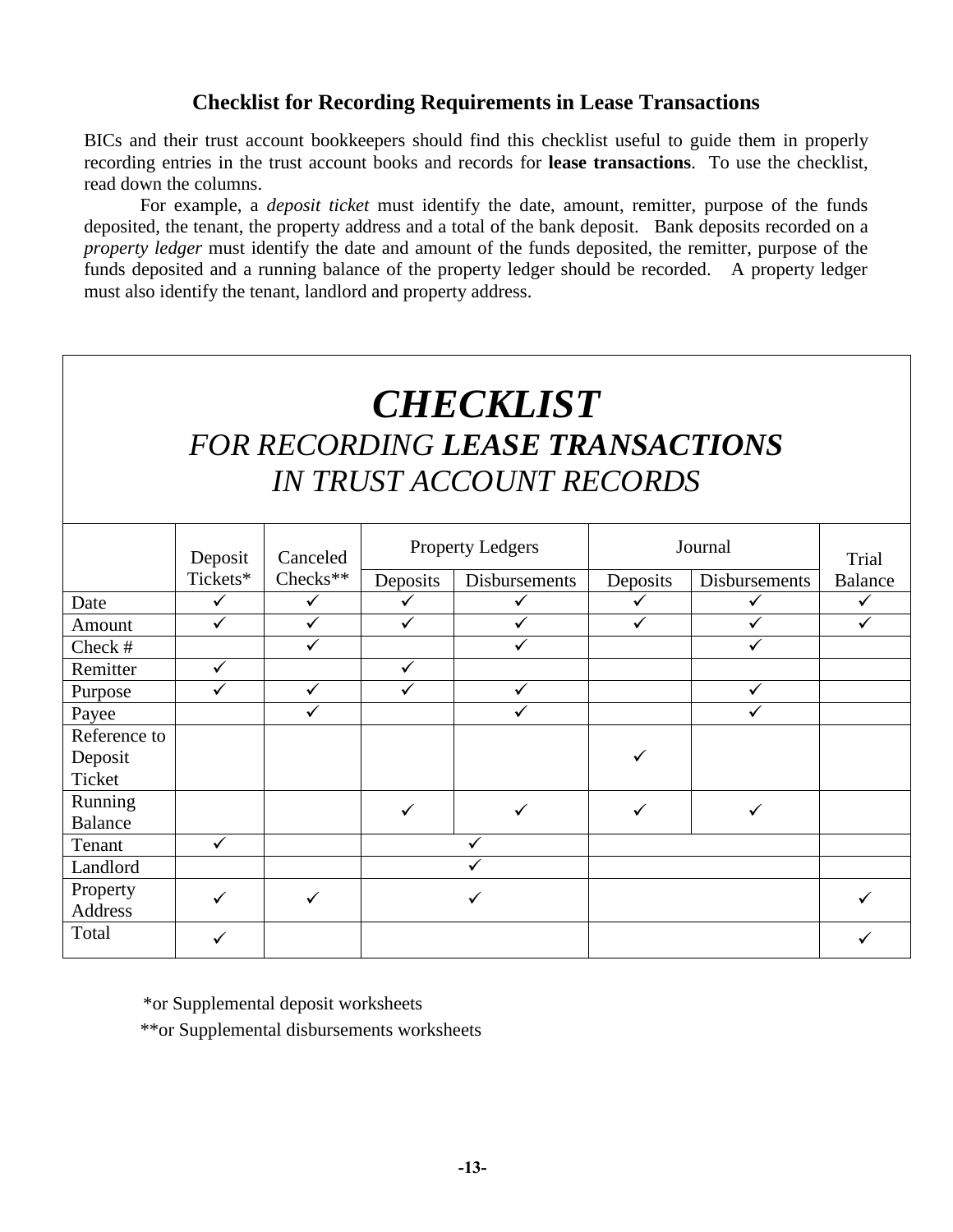# **Resources**

The Commission offers licensees a variety of resources for expanding their trust account knowledge and skills. These resources include the Basic Trust Account Course, various articles in the Commission's *Real Estate Bulletin*, and the trust account rules and Trust Account Guidelines are available on the Commission Web site [\(www.ncrec.gov](http://www.ncrec.gov)). The Trust Account Guidelines include illustrations of a trust account journal, deposit tickets, a supplemental deposit worksheet, ledgers, a trust account check, supplemental check worksheet, a bank reconciliation, and a trial balance. Additionally, the Commission's staff is available to answer questions by telephone during regular business hours.

#### **Commission Rule**

#### **21 NCAC 58A .0116: Handling of Trust Money**

(a) Except as provided in Paragraph (b) of this Rule, all monies received by a broker acting in his or her fiduciary capacity (hereinafter "trust money") shall be deposited in a trust or escrow account as defined in Rule .0117(b) of this Section no later than three banking days following the broker's receipt of such monies.

(b) Exceptions to the requirements of Paragraph (a):

(1) All monies received by a provisional broker shall be delivered upon receipt to the broker with whom he or she is affiliated.

(2) All monies received by a non-resident commercial broker shall be delivered as required by Rule .1808 of this Subchapter.

(3) Earnest money or tenant security deposits paid by means other than currency and received by a broker in connection with a pending offer to purchase or lease shall be deposited in a trust or escrow account no later than three days following acceptance of the offer to purchase or lease; the date of acceptance of the offer or lease shall be set forth in the purchase or lease agreement.

(4) A broker may accept custody of a check or other negotiable instrument made payable to the seller of real property as payment for an option or due diligence fee, or to the designated escrow agent in a sales transaction, but only for the purpose of delivering the instrument to the seller or designated escrow agent. While the instrument is in the custody of the broker, the broker shall, according to the instructions of the buyer, either deliver it to the named payee or return it to the buyer. The broker shall safeguard the instrument and be responsible to the parties on the instrument for its safe delivery as required by this Rule. A broker shall not retain an instrument for more than three business days after the acceptance of the option or other sales contract.

(c) Prior to depositing trust money into a trust or escrow account that bears interest, the broker having custody over the money shall first secure written authorization from all parties having an interest in the money. Such authorization shall specify and set forth in a conspicuous manner how and to whom the interest shall be disbursed.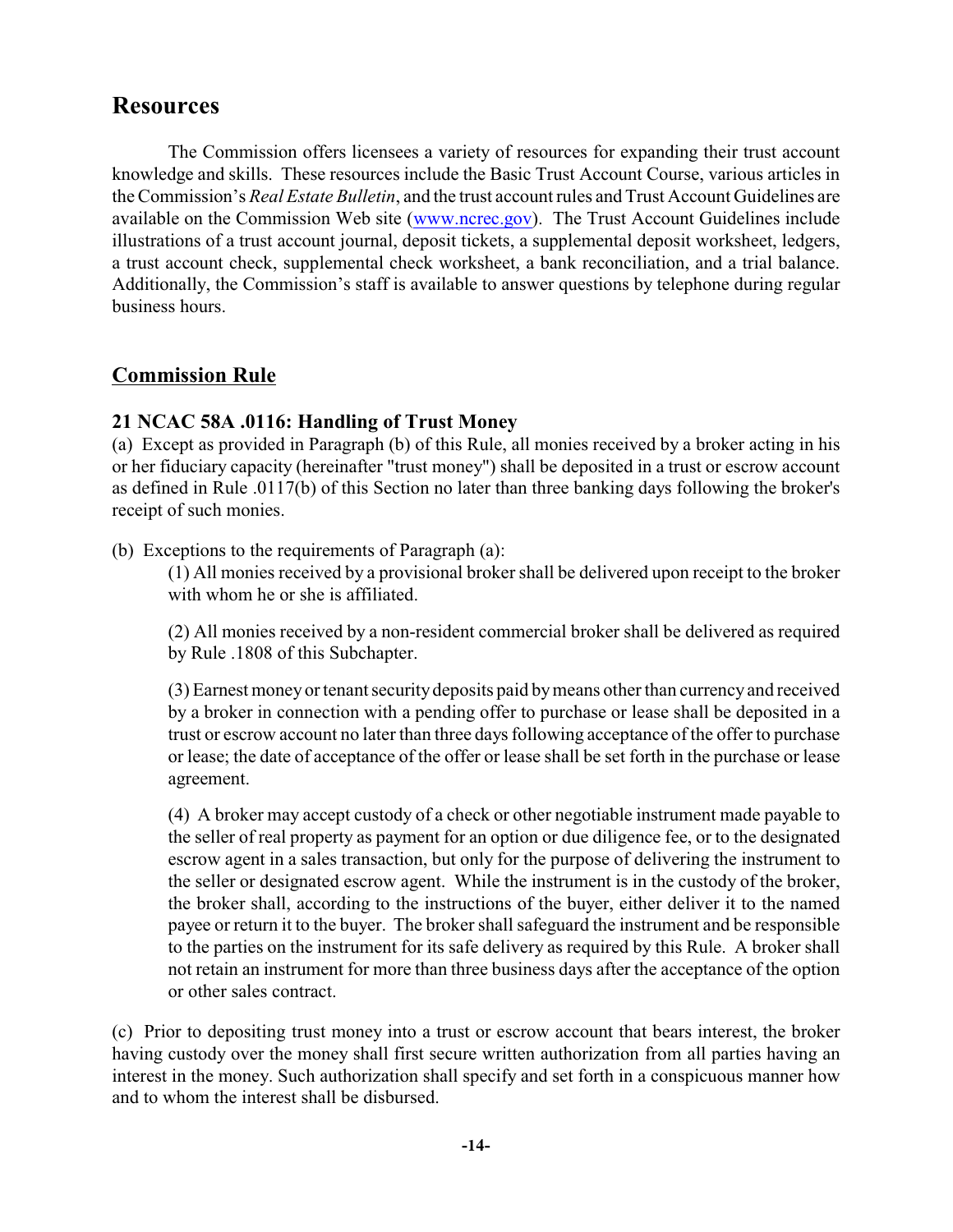(d) In the event of a dispute between buyer and seller or landlord and tenant over the return or forfeiture of any deposit other than a residential tenant security deposit held by the broker, the broker shall retain the deposit in a trust or escrow account until the broker has obtained a written release from the parties consenting to its disposition or until disbursement is ordered by a court of competent jurisdiction. Alternatively, the broker may deposit the disputed monies with the appropriate Clerk of Superior Court in accordance with the provisions of G.S. 93A-12. If it appears that one of the parties has abandoned his or her claim to the funds, the broker may disburse the money to the other claimant according to the written agreement. Before doing so, however, the broker must first make a reasonable effort to notify the absent party and provide that party with an opportunity to renew his or her claim to the funds. Tenant security deposits shall be disposed of in accordance with G.S. 42- 50 through 56 and G.S. 42A-18.

(e) A broker may transfer an earnest money deposit from his or her trust or escrow account to the closing attorney or other settlement agent no more than 10 days prior to the anticipated settlement date. A broker shall not disburse prior to settlement any earnest money in his or her possession for any other purpose without the written consent of the parties.

(f) A broker shall not disburse trust money to or on behalf of a client in an amount exceeding the balance of trust money belonging to the client and held in the trust account.

(g) Every broker shall safeguard any money or property of others that comes into the broker's possession in a manner consistent with the Real Estate License Law and Commission rules. A broker shall not convert the money or property of others to his or her own use, apply such money or property to a purpose other than that it was intended for, or permit or assist any other person in the conversion or misapplication of such money or property.

### **License Law**

#### **§ 93A-12. Disputed monies.**

(a) A real estate broker licensed under this Chapter or an attorney licensed to practice law in this State may deposit with the clerk of court in accordance with this section monies, other than a residential security deposit, the ownership of which are in dispute and that the real estate broker or attorney received while acting in a fiduciary capacity.

(b) The disputed monies shall be deposited with the clerk of court in the county in which the property for which the disputed monies are being held is located. At the time of depositing the disputed monies, the real estate broker or attorney shall certify to the clerk of court that the persons who are claiming ownership of the disputed monies have been notified in accordance with subsection (c) of this section that the disputed monies are to be deposited with the clerk of court and that the persons may initiate a special proceeding with the clerk of court to recover the disputed monies.

(c) Notice to the persons who are claiming ownership to the disputed monies required under subsection (b) of this section shall be provided by delivering a copy of the notice to the person or by mailing it to the person by first-class mail, postpaid, properly addressed to the person at the person's last known address.